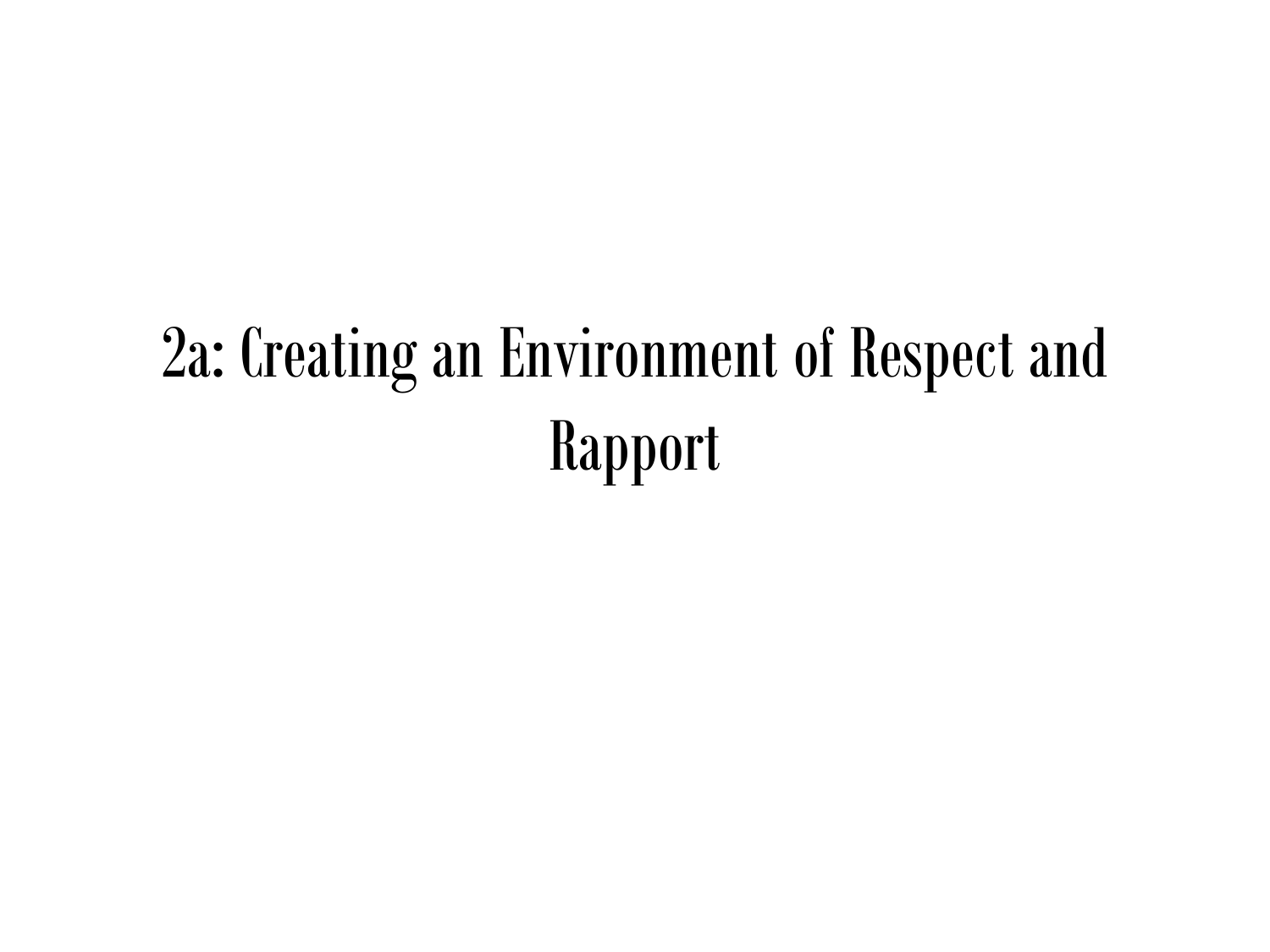### Domain 2

2a: Creating an Environment of Respect and Rapport

2b: Establishing a Culture for Learning

2C: Managing Classroom Procedures

2d: Managing Student Behavior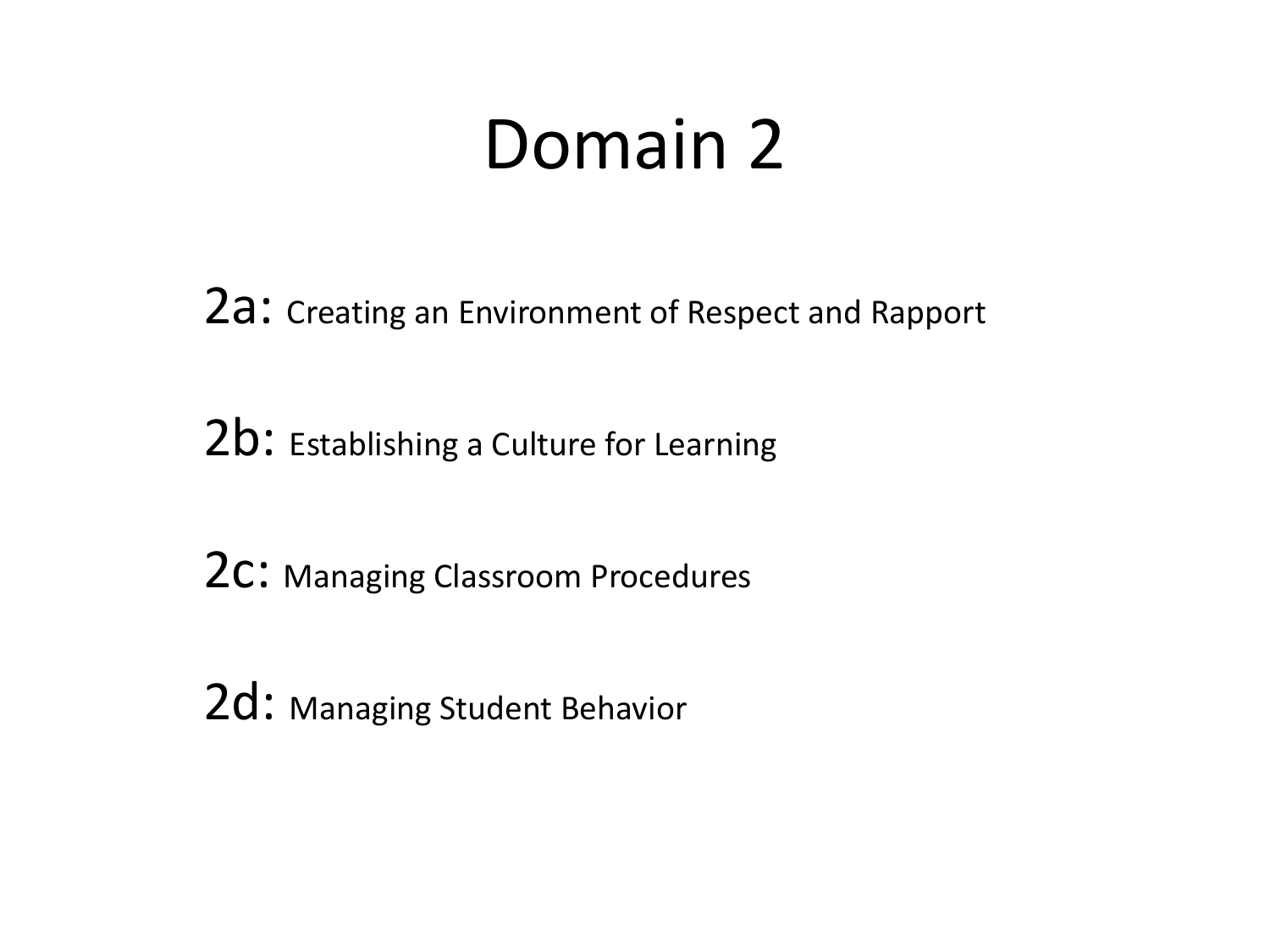### Determining the Component

Clear expectations of student conduct are displayed around the room and are referenced by the teacher at various points during the lesson.

The teacher continues instruction while a student enters the room, walks to his seat, and begins work promptly without interrupting the teacher or other students.

The teacher asks a student about how her audition for a play went and asks another student how his mother is feeling.

During small-group work, one student says to another, "Let her talk."

**2a: Creating an Environment of Respect and Rapport**

**2b: Establishing a Culture for Learning**

**2c: Managing Classroom Procedures**

**2d: Managing Student Behavior**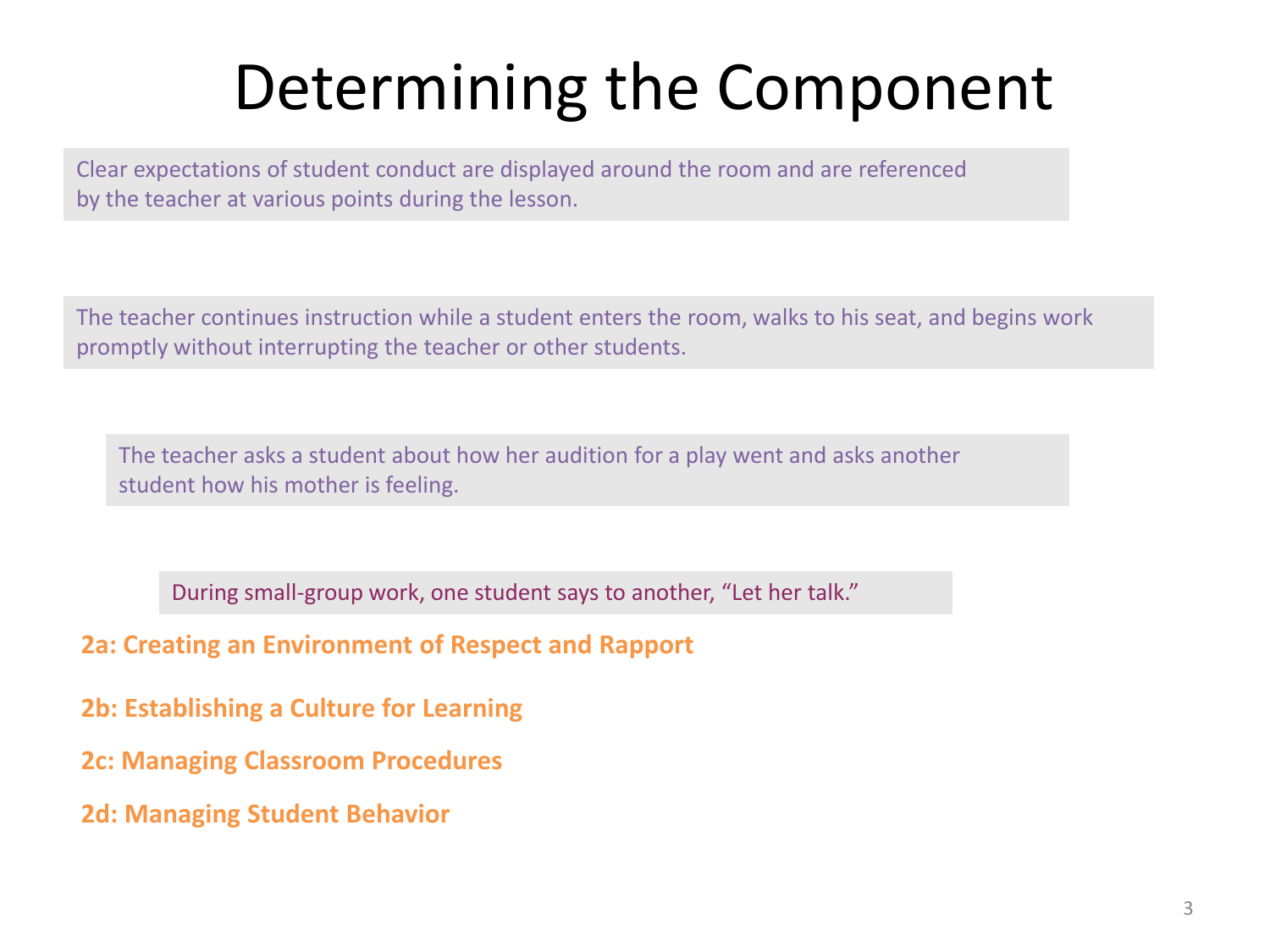### Determining the Component

#### **2a: Creating an Environment of Respect and Rapport**

The teacher asks a student about how her audition for a play went and asks another student how his mother is feeling.

#### **2b: Establishing a Culture for Learning**

During small-group work, one student says to another, "Let her talk."

#### **2c: Managing Classroom Procedures**

The teacher continues instruction while a student enters the room, walks to his seat, and begins work promptly without interrupting the teacher or other students.

#### **2d: Managing Student Behavior**

Clear expectations of student conduct are displayed around the room and are referenced by the teacher at various points during the lesson.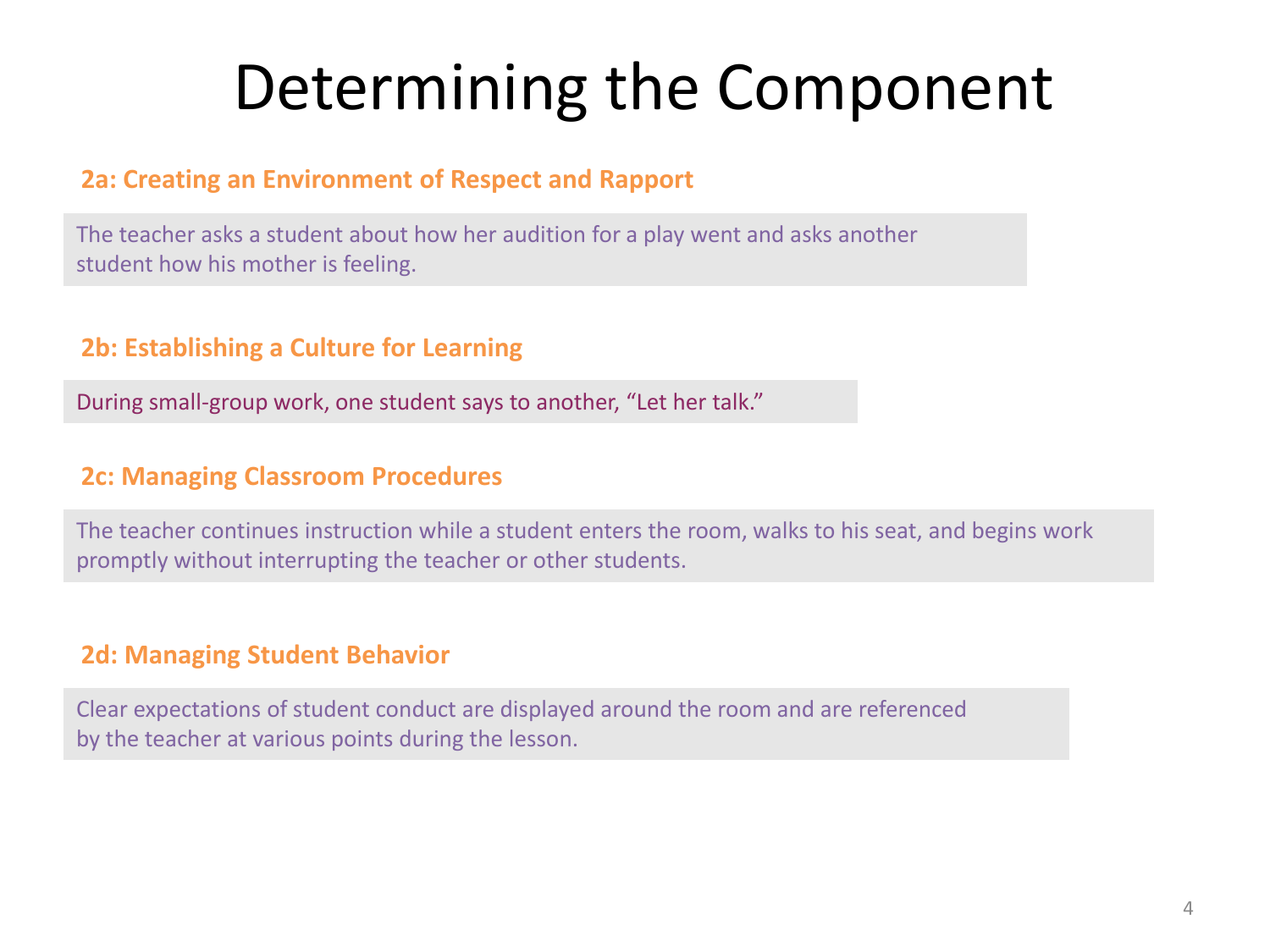### **Elements**

# **of Creating Respect and Rapport**

• **Teacher interactions with students, including both words and actions**

*A teacher's interactions with students set the tone for the classroom. Through their interactions, teachers convey that they care about their students.*

### • **Student interactions with other students, including both words and actions**

*How students treat each other is as important as how teachers treat students—and arguably, for students, even more important. It's the teacher's responsibility both to model and teach students how to engage in respectful interactions with one another.*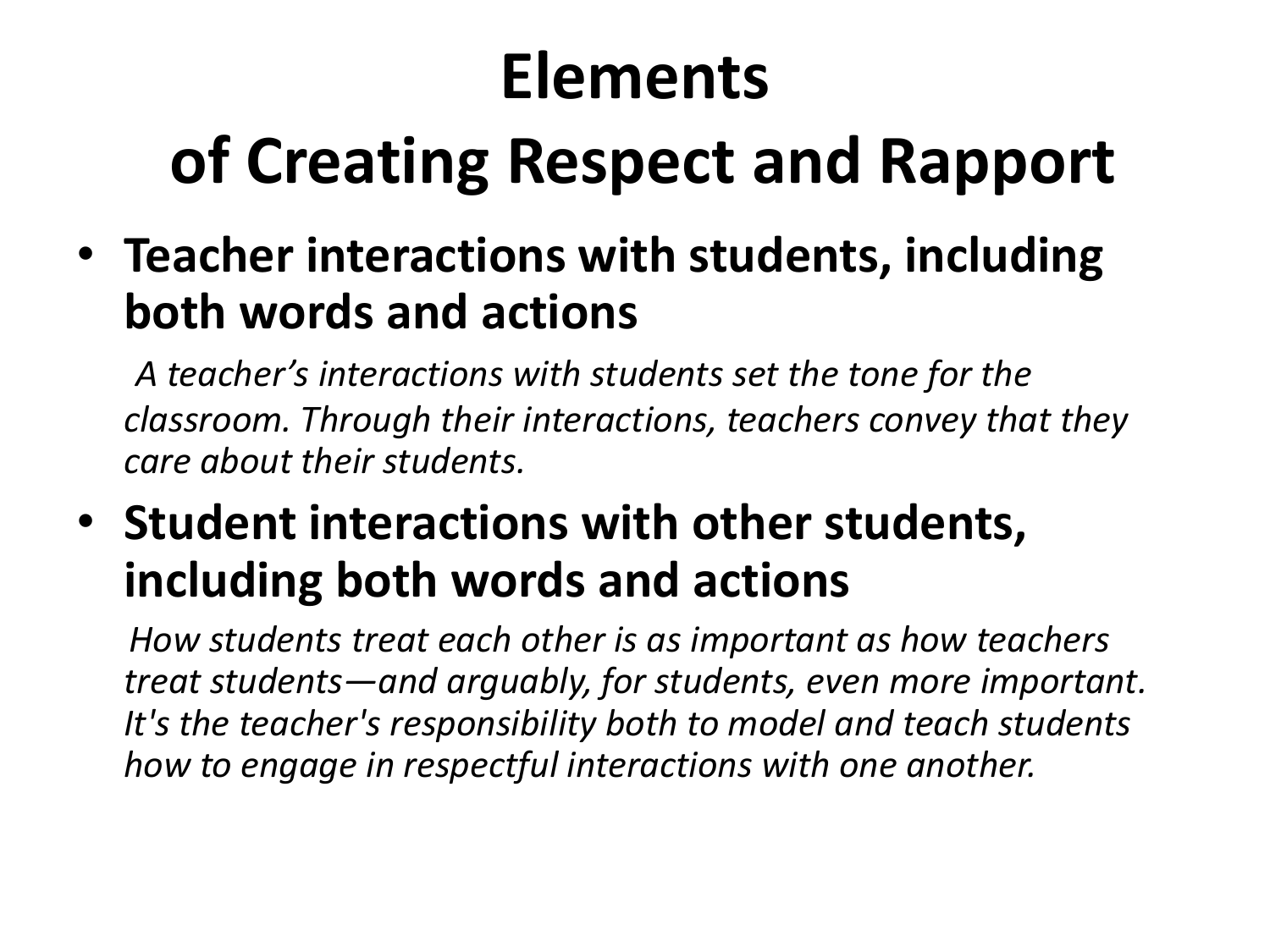# 2a: Creating an Environment of Respect and Rapport

•Respectful talk and turn-taking •Attention to students' backgrounds and lives outside of the classroom •Teacher and student body language •Physical proximity •Warmth and caring •Politeness and dignity •Encouragement •Active listening •Fairness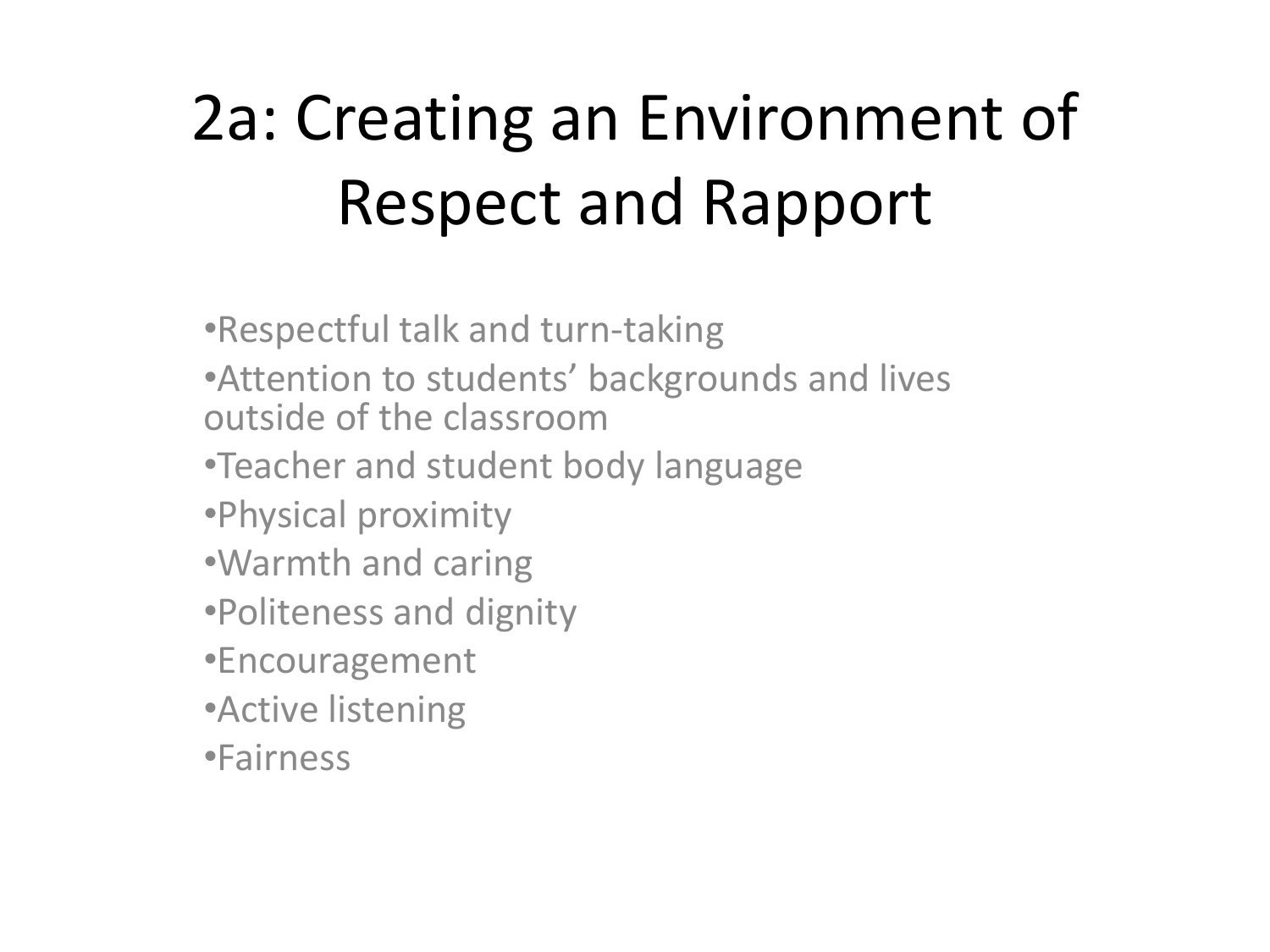#### **Understanding the Levels of Performance**

| <b>Level</b> |  |
|--------------|--|
| 4            |  |

Classroom interactions among the teacher and individual students are highly respectful, reflecting genuine warmth and caring and sensitivity to students as individuals. Students exhibit respect for the teacher and contribute to high levels of civility among all members of the class. The net result of interactions is that of connections with students as individuals.

**Level 3**

Teacher-student interactions are friendly and demonstrate general caring and respect. Such interactions are appropriate to the ages of the students. Students exhibit respect for the teacher. Interactions among students are generally polite and respectful. The teacher responds successfully to disrespectful behavior among students. The net result of the interactions is polite and respectful, but business-like.

**Level 2**

Patterns of classroom interactions, both between the teacher and students and among students, are generally appropriate but may reflect occasional inconsistencies, favoritism, and disregard for students' ages, cultures, and developmental levels. Students rarely demonstrate disrespect for one another. The teacher attempts to respond to disrespectful behavior, with uneven results. The net result of the interactions is neutral: conveying neither warmth nor conflict.

**Level 1**

Patterns of classroom interactions, both between the teacher and students and among students, are mostly negative, inappropriate, or insensitive to students' ages, cultural backgrounds, and developmental levels. Interactions are characterized by sarcasm, put-downs, or conflict. The teacher does not deal with disrespectful behavior.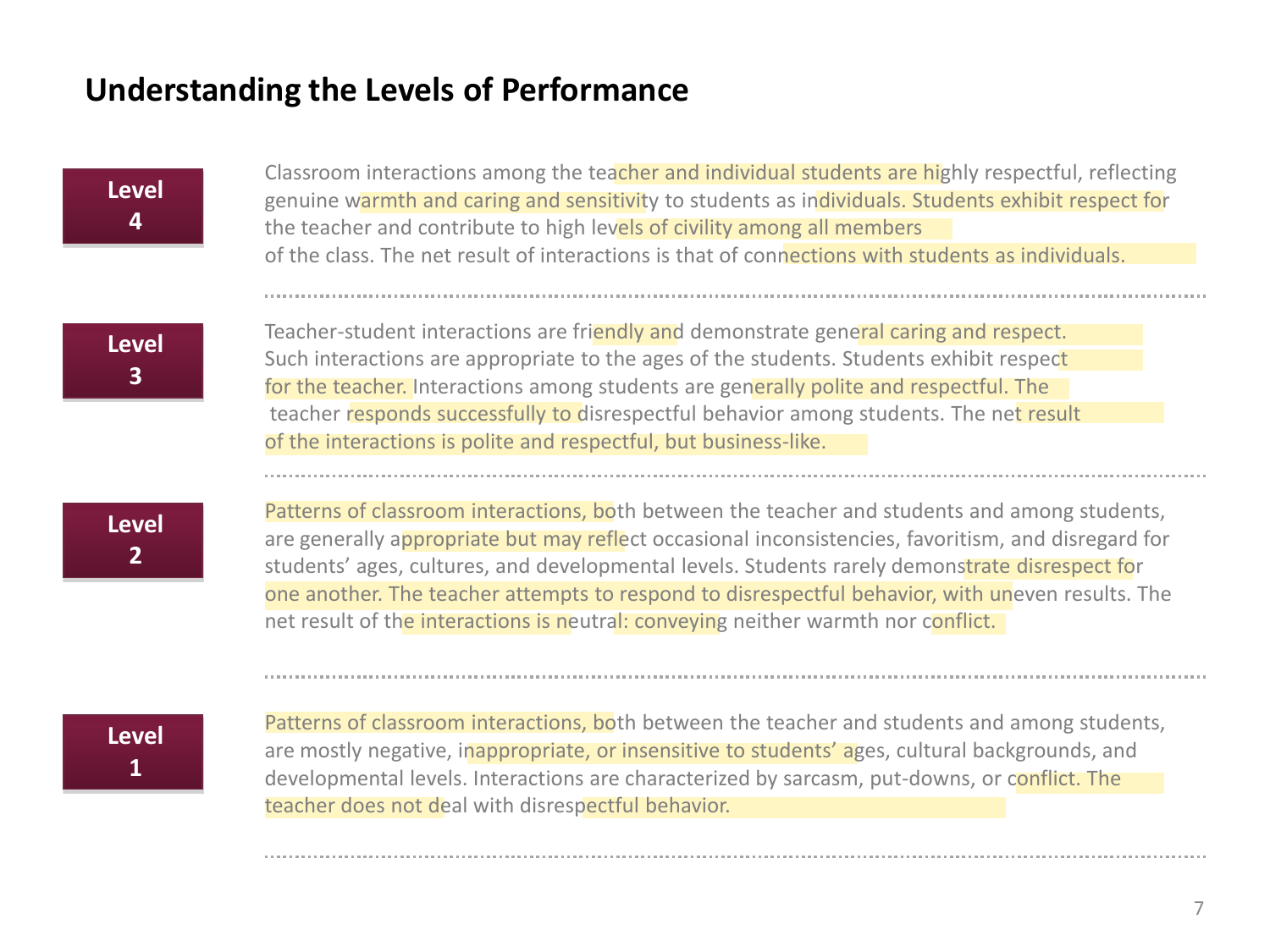### **Identify relevant evidence**

Having reviewed the indicators for **Creating an Environment of Respect and Rapport,** select whether each piece of evidence is "relevant" or "not relevant" for the component.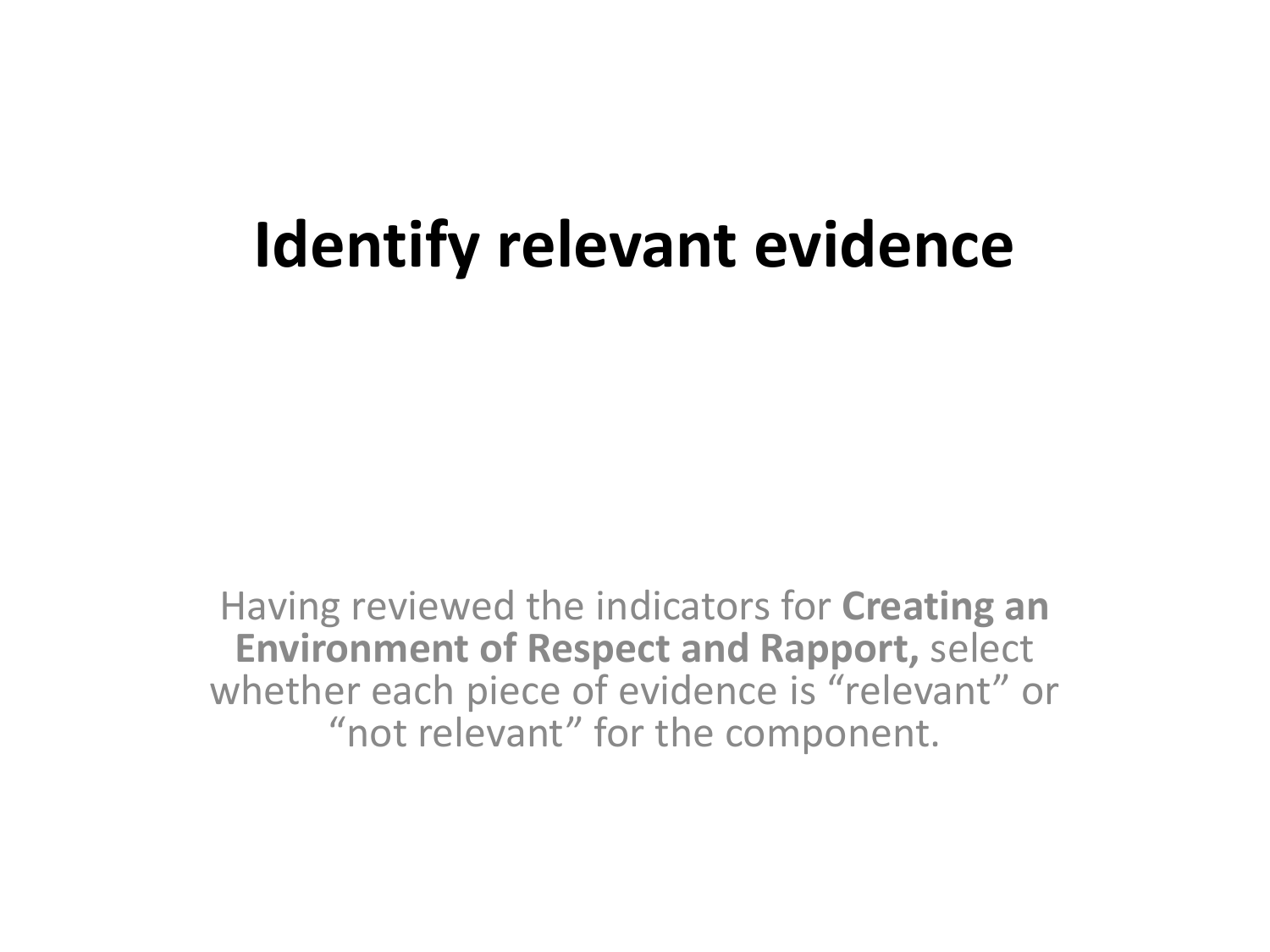The teacher says, "I think most of you will be able to do this."

Students roll their eyes at a classmate's idea; the teacher does not respond.

The teacher asks a student to explain the task to other students.

The teacher greets students by name as they enter the class or during the lesson.

The teacher says, "Don't talk that way to your classmates," but the student shrugs his shoulders.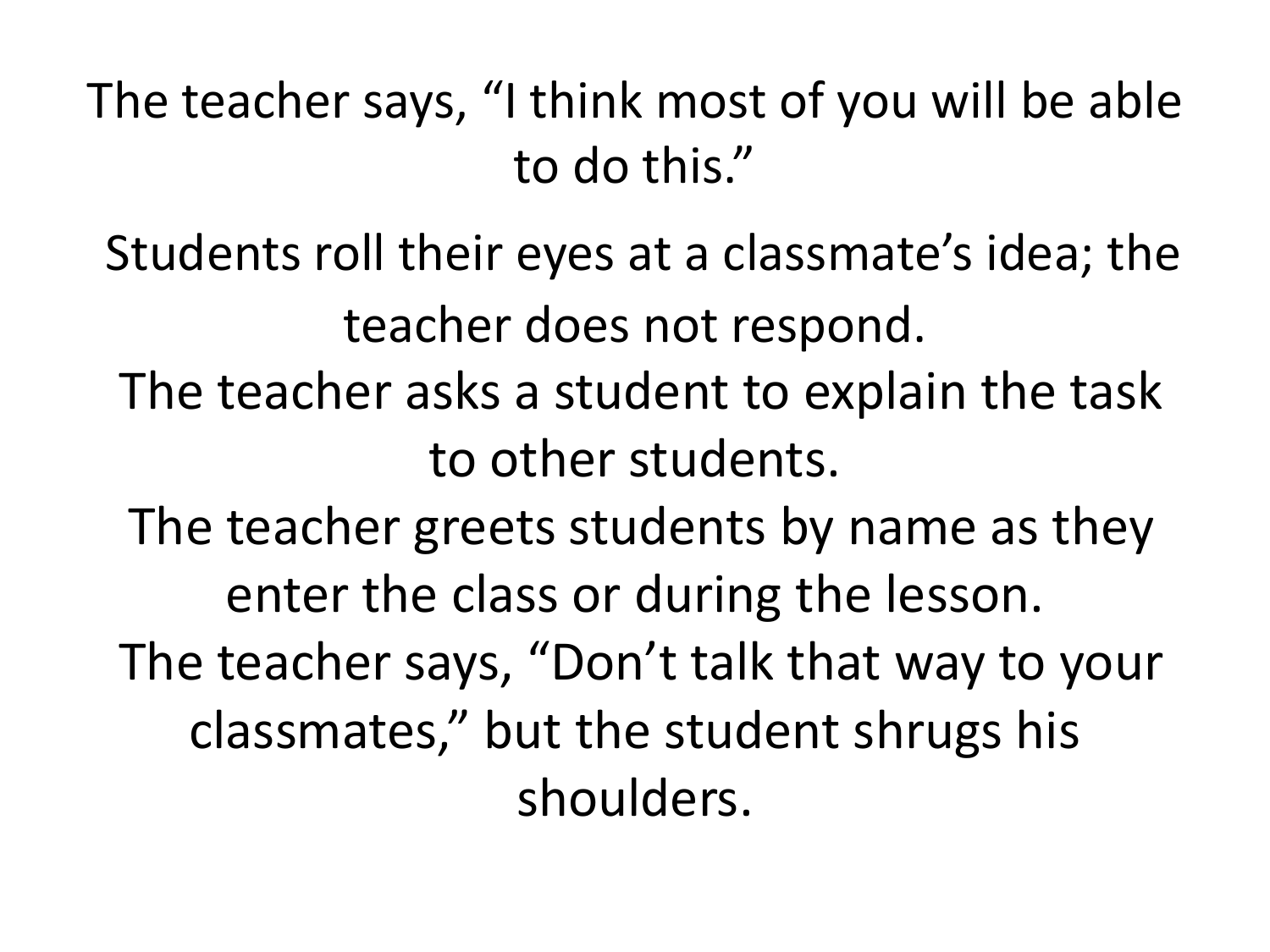# Indentify Bias

You may think that you do not have biases or make snap judgments (quick and premature interpretative statements). You may also not see yourself using a snap judgment or being influenced by biases in your observation of a teacher. Whether we are conscious of it or not, everyone makes snap judgments and can make value judgments that are influenced by biases.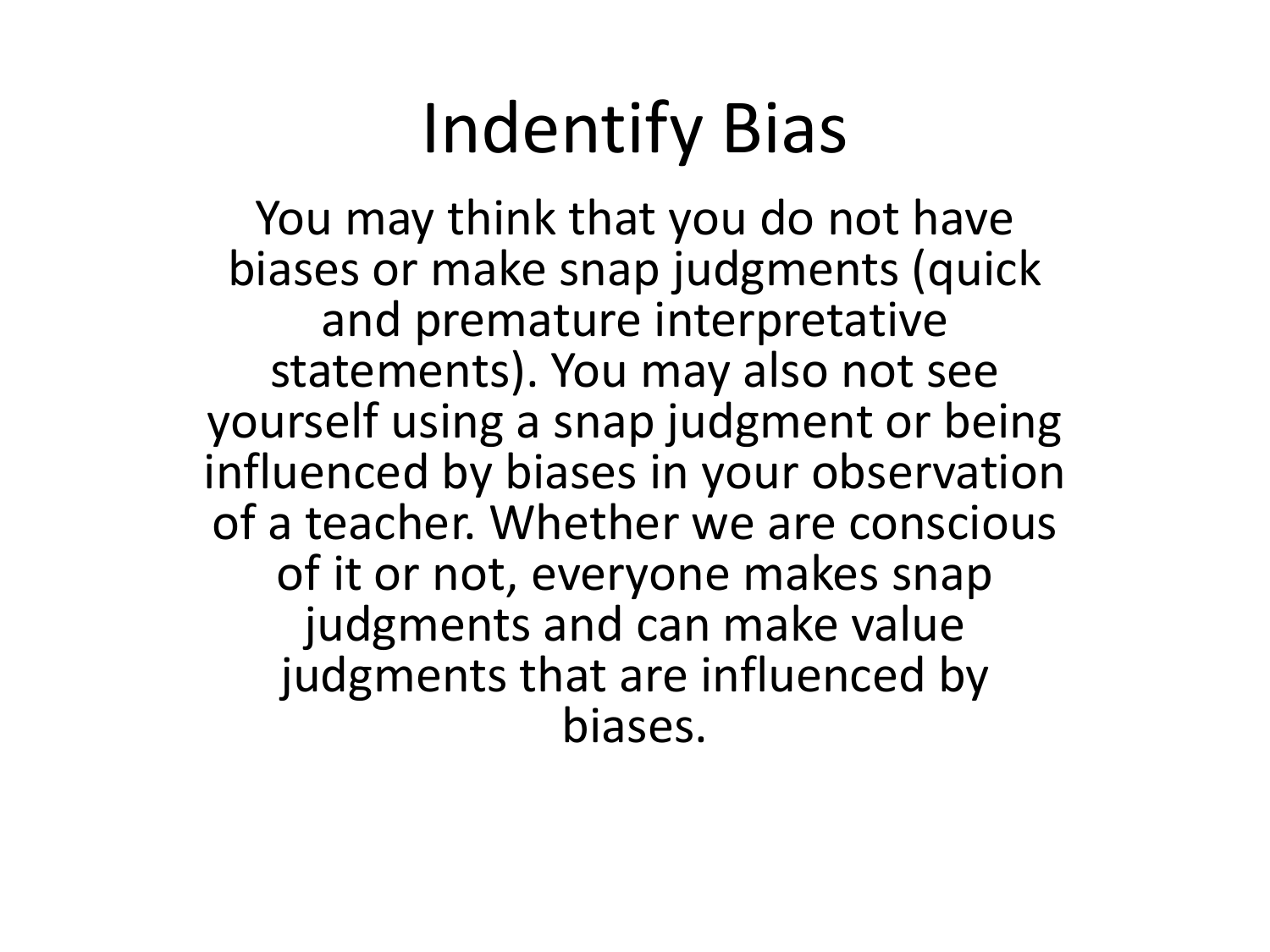# Uncovering Underlying Triggers

#### **Word/Phrase List**

- Low-income
- White male student
- Rich
- Black or African-American student
- Urban
- Hispanic male student
- Well-equipped classrooms
- Affluent
- Rural
- Hispanic female student
- Poor
- Asian female student
- Poorly-equipped classrooms
- White female student
- Immigrant
- Irritating accent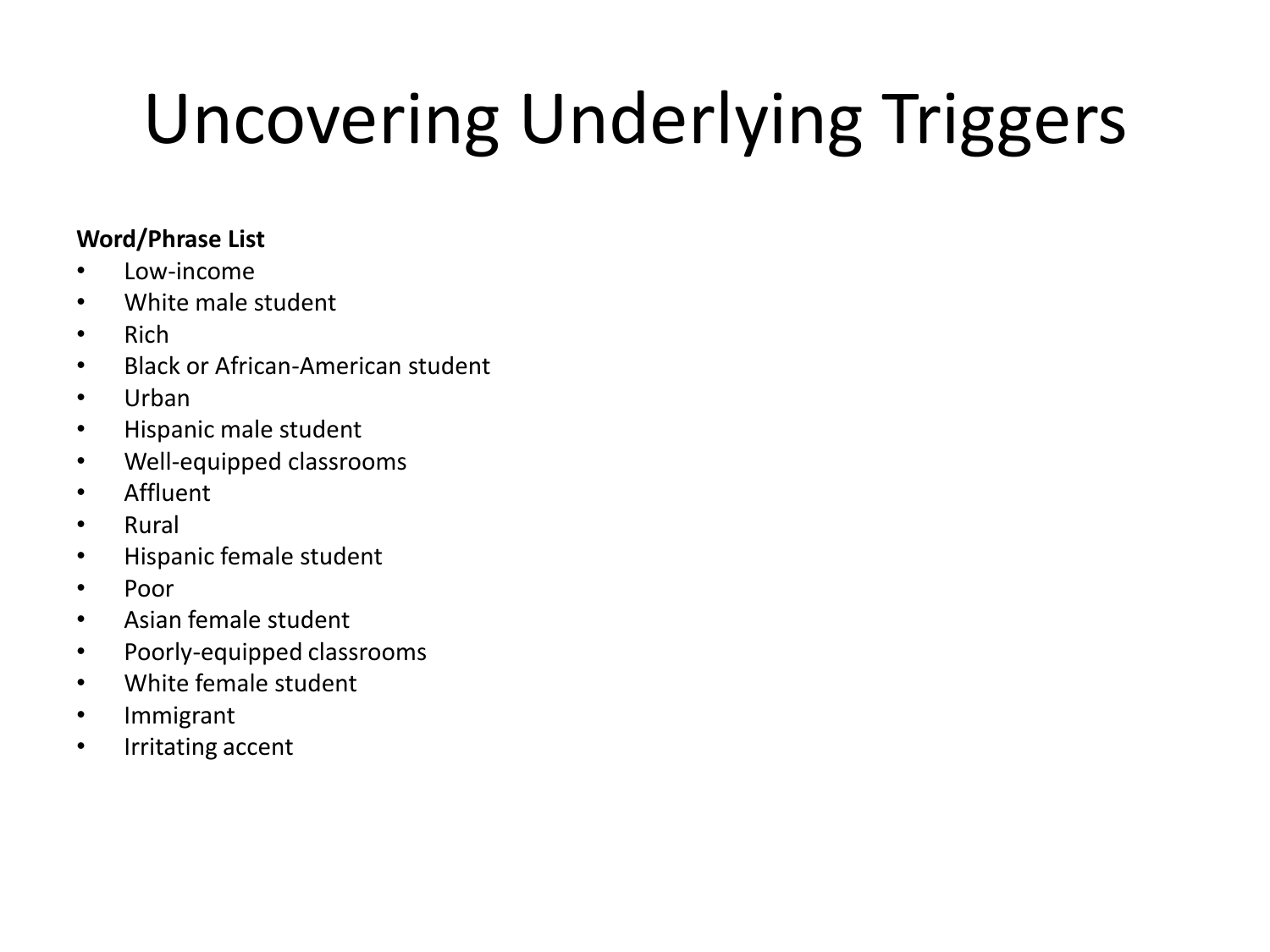### 1. How do I feel about what I have written?

2. What kinds of patterns do I see?

3. Is there anything surprising about my response?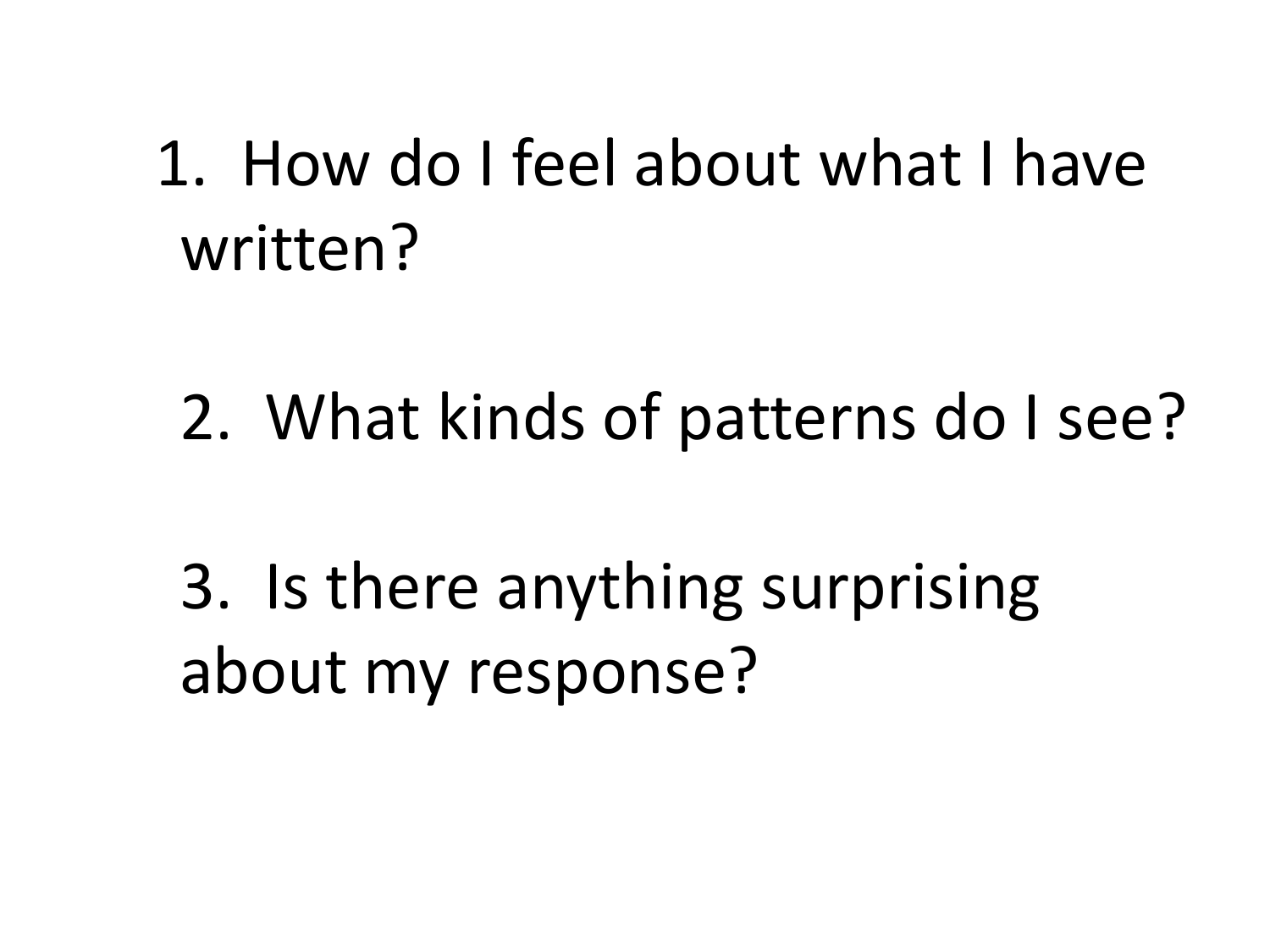## **Distinguish between levels**

**Level 3**

Teacher-student interactions are friendly and demonstrate general caring and respect. Such interactions are appropriate to the ages of the students. Students exhibit respect for the teacher. Interactions among students are generally polite and respectful. The teacher responds successfully to disrespectful behavior among students. The net result of the interactions is polite and respectful, but businesslike.

#### **Level**

#### **2** Patterns of classroom interactions, both between the teacher and students and among students, are **generally appropriate** but may reflect **occasional** inconsistencies, favoritism, and disregard for students' ages, cultures, and developmental levels. Students rarely demonstrate disrespect for one another. The teacher attempts to respond to disrespectful behavior, with uneven results. The net result of the interactions is neutral: conveying neither warmth nor conflict.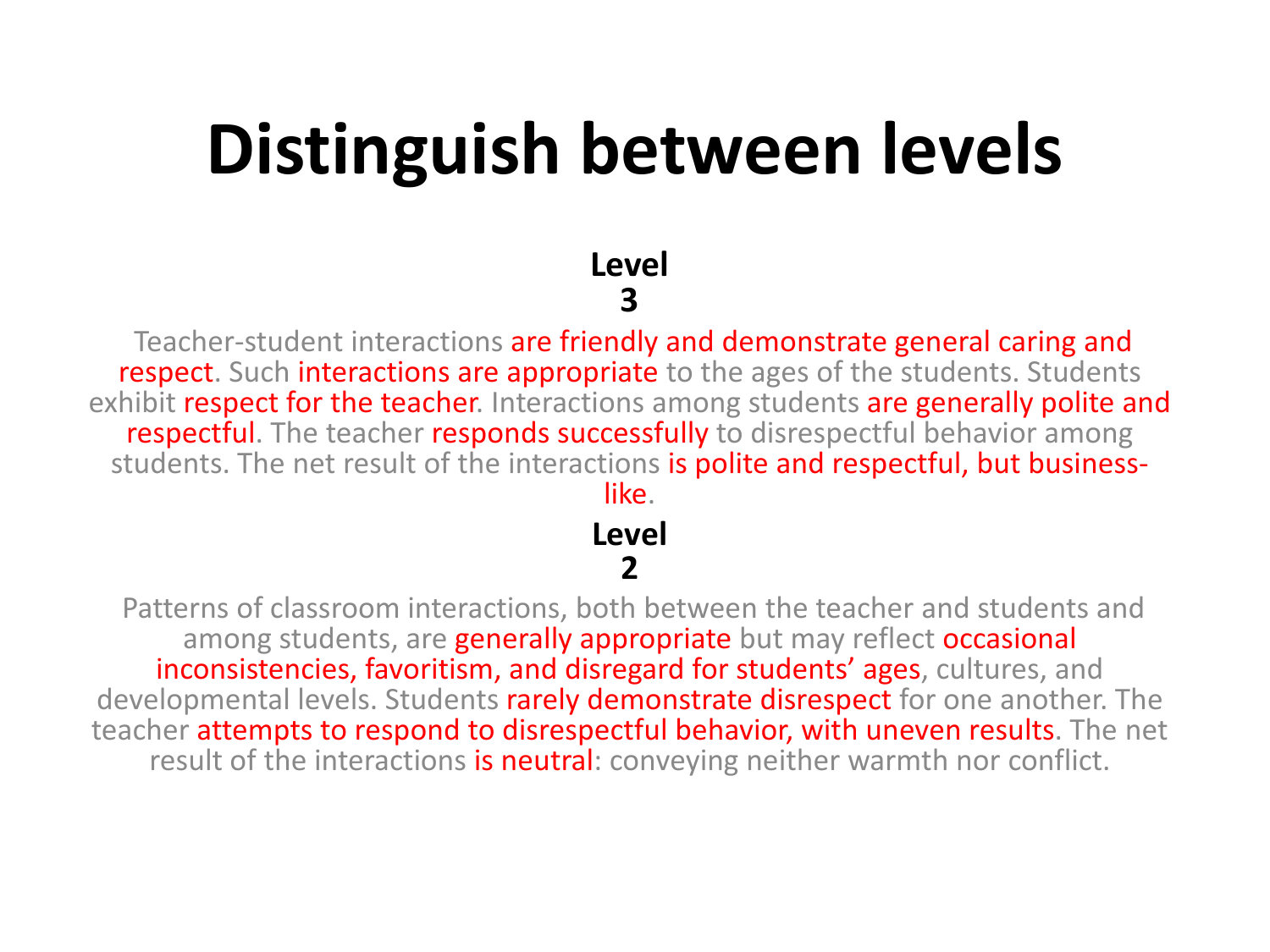# **Assign a level**

- The students are mostly respectful, with a few instances of disrespect such as talking when another person in the room is talking and making fun of incorrect responses. The teacher attempts to respond to disrespectful behavior with a joke. When the student doesn't respond, the teacher says, "Yo. I'm joking. I need you staying with me. Student J! With me."
- Level 1 Level 2 Level 3 Level 4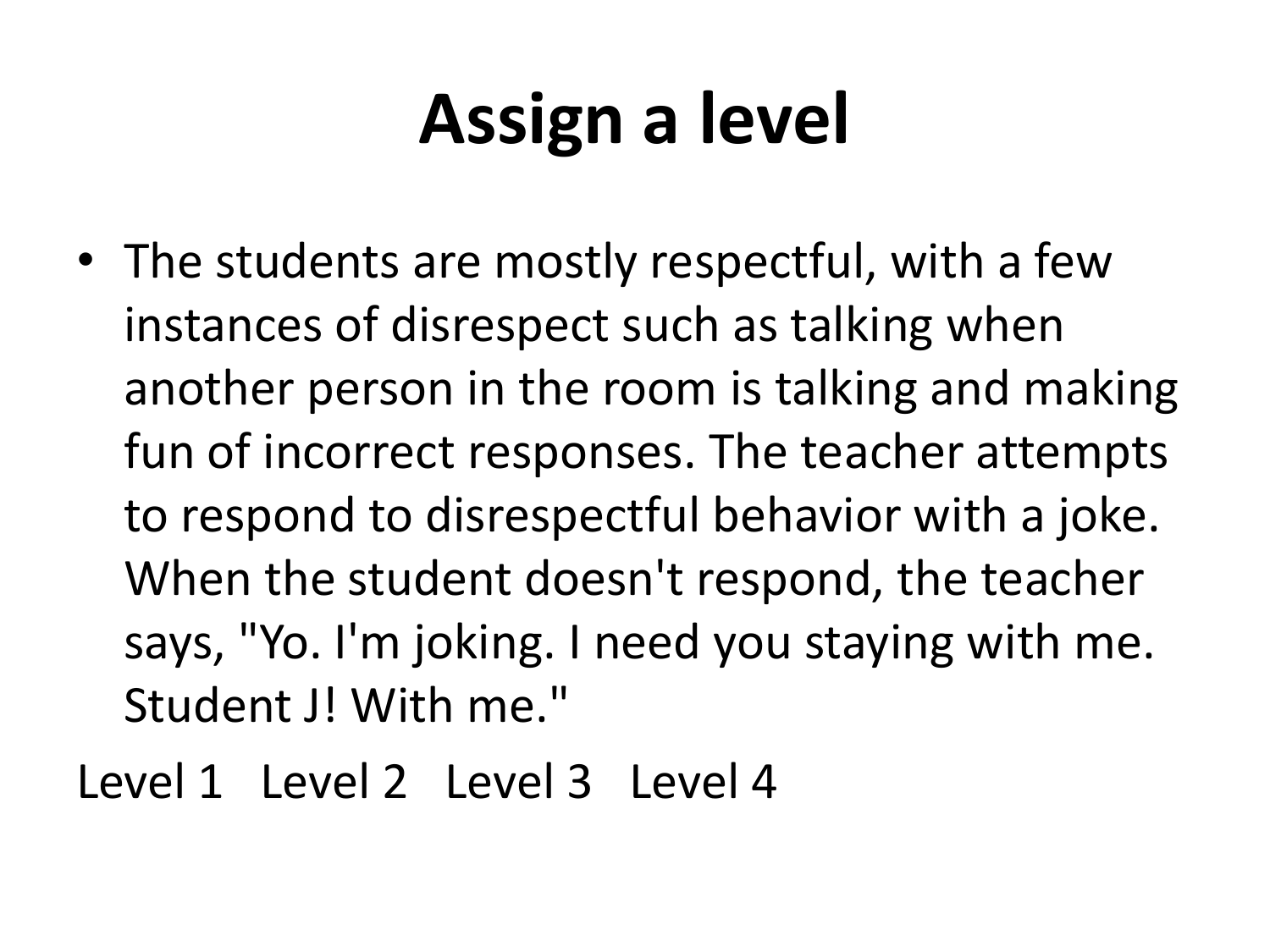• The teacher asks a student to repeat what another student said. The student responds, "Who cares what she said?" and the teacher does not address this behavior. Separately, one student says to another student, "Shut up," and the teacher does not address this behavior. The teacher talks to one student several times about disrupting the class, but the student does not change her behavior. Throughout the lesson, the teacher has difficulty giving directions and instructing because of students' inappropriate jokes, comments, and loud noises.

Level 1 Level 2 Level 3 Level 4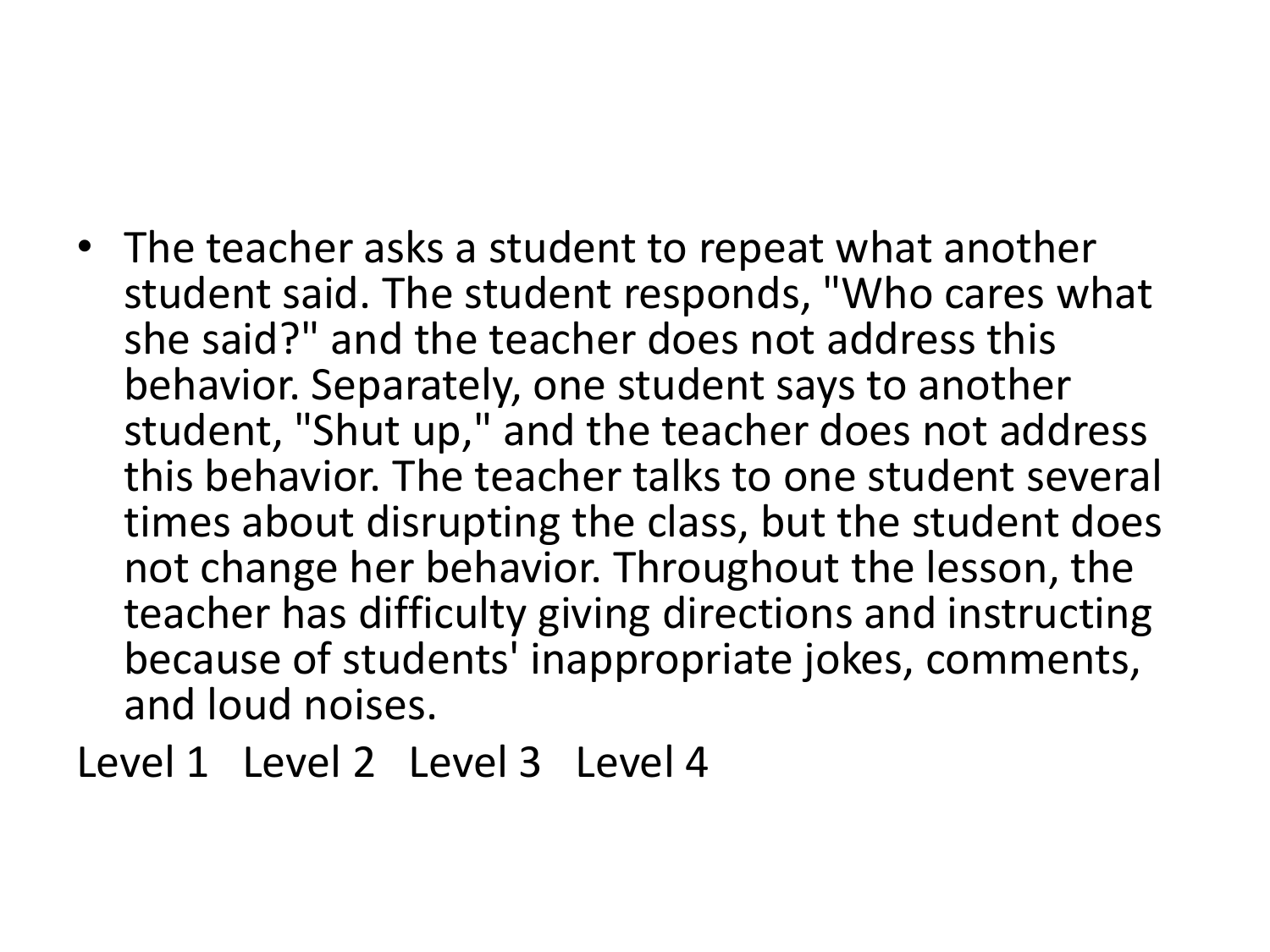• The teacher asks one student about his soccer game the day before. The teacher asks another student how her audition for a play went. The teacher actively encourages the students and demonstrates sensitivity to students' ages and cultures when he high-fives students, tells them they are geniuses, and says, "Y'all are so smart." Students are highly respectful of one another, listen to one another, and take turns with only brief prompting by each other to raise their hands. Throughout the lesson, the teacher calls all students by name and fairly gives each child an opportunity to share in the discussion. The teacher smiles warmly, and the students and teachers laugh freely.

Level 1 Level 2 Level 3 Level 4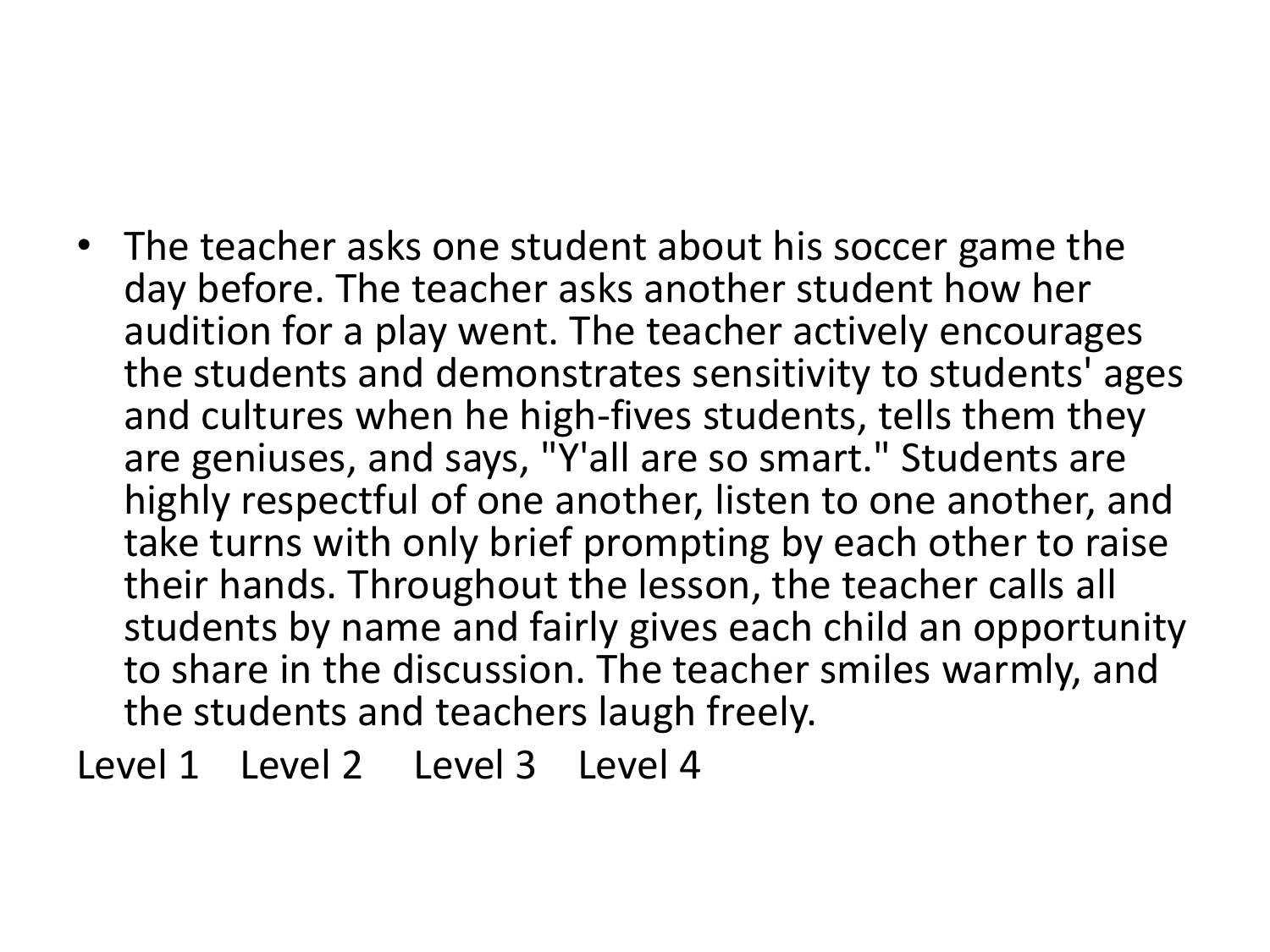• The students are mostly respectful of one another and show respect toward the teacher. The teacher is warm, caring, and friendly, laughing easily with students. The students require some reminders from the teacher to respect their peers by waiting for their turn to speak, raising their hands, and not interrupting. Throughout the segment, the teacher calls students by name and draws sticks from a jar to fairly select students to answer questions. The teacher is polite to students, saying "thank you" and "excuse me." The teacher responds to all disrespectful behavior consistently, respectfully, and with success.

Level 1 Level 2 Level 3 Level 4